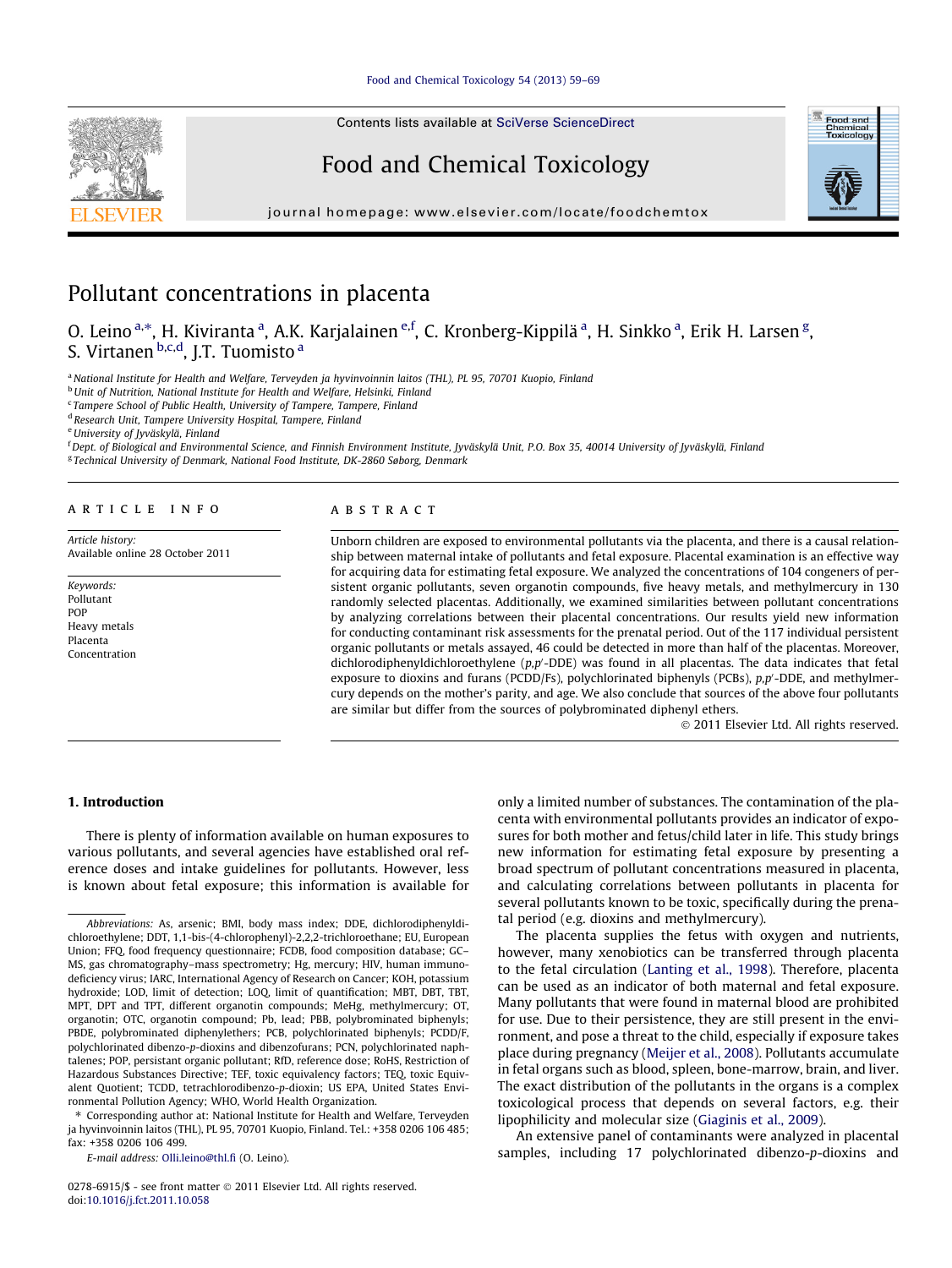<span id="page-1-0"></span>dibenzofuran (PCDD/F) congeners, 37 polychlorinated biphenyl (PCB) congeners, 16 polybrominated diphenylether (PBDE) congeners, 14 polychlorinated naphthalene (PCN) congeners, 19 polybrominated biphenyl (PBB) congeners, p,p'-DDE, seven organotin (OTC) compounds, five heavy metals (Se, As, Cd, Hg, and Pb), and methylmercury (MeHg). Altogether 117 individual compounds were measured. In the following paragraphs we will summarize the reasons these particular pollutants were chosen by introducing some of their physio-chemical and toxicological characteristics, and environmental fate of the pollutant groups.

The goal of the present study was to produce placental concentration data for an extensive number of environmental pollutants relevant to human health. We also calculated correlations between the pollutants to identify quantitative associations between the pollutants. The concentration data and the correlations, provide valuable information for further studies on pollutants' effects on children. Pollutants analyzed are introduced in the following sections.

# 1.1. Persistent organic pollutants

The Baltic Sea has been a hot spot for several persistent organic pollutants (POPs) for decades, and monitoring of these substances is important. Luckily, pollutant concentrations in fish have been declining ([Bignert et al., 1998](#page-9-0)) but the decline has recently leveled off [\(Kiviranta et al., 2003, 2005; Karl et al., 2010\)](#page-10-0). PCDD/Fs are perhaps the best known group of environmental pollutants due to their very high toxicity. The dioxin cancer risk is currently under debate (Agency of Research for Cancer, IARC), [\(Tuomisto et al.,](#page-10-0) [2006; Kogevinas, 2001](#page-10-0)). The main concerns of exposure to PCDD/ F are developmental and reproductional disorders, immune function, and diabetes [\(The National Academy Press, 2006\)](#page-10-0). The complete list of dioxin congeners examined is presented in [Table 3.](#page-2-0) PCBs share many of the same toxicological features with PCDD/Fs because of their structural similarity with dioxins and furans. Epidemiological studies have reported that PCBs have adverse effects on neurological performance and cognitive development in children 6–11 years of age ([Aoki, 2001; Boersma and Lanting, 2000;](#page-9-0) [Chen et al., 1992; Jacobson and Jacobson, 1996; Stewart et al.,](#page-9-0) [2008; Vreugdenhil et al., 2002](#page-9-0)). Evidence for carcinogenicity is inconclusive [\(IARC, 2007; US EPA, 2008](#page-9-0)). The complete list of PCB congeners measured in this study can be seen in [Table 4.](#page-3-0)

#### Table 1

The distribution  $(\%)$  of mothers by the number of births and mean (SD) maternal age and the body mass index (BMI).

| Number of births | N(%)      | Age (years) | BMI $(kg/m2)$ |
|------------------|-----------|-------------|---------------|
|                  | 59 (46)   | 27.9(4.1)   | 24.8(4.7)     |
|                  | 39(30)    | 30.6(4.4)   | 26.8(5.5)     |
| 3 or more        | 31(24)    | 32.5(4.9)   | 24.8(5.3)     |
| All              | 129 (100) | 29.8(4.8)   | 25.4(5.2)     |

#### Table 2

The results of analytical quality assurance.

The wide use of PBDEs as flame retardants in consumer products has led to their accumulation in food, human blood, breast milk and fat tissues ([Schecter et al., 2003; Kiviranta et al., 2004\)](#page-10-0). Moreover, PBDEs are potential endocrine disrupters and neurodevelopmental toxicants [\(de Wit, 2002; Darnerud, 2003; Main et al., 2007; US EPA,](#page-9-0) [2008\)](#page-9-0). Consequently, the EU has completely banned the use of the so called penta-mixtures since 2004 [\(European Commission, 2003\)](#page-9-0), and the manufacture of the most potent PBDE congeners have been banned or restricted in several countries. The list of PBDE congeners is presented in [Table 5](#page-4-0). PCNs are well known to exhibit health effects similar to dioxins and PCBs [\(Flinn and Jarvik, 1936; Brack](#page-9-0) [et al., 2003; NICNAS, 2002\)](#page-9-0), such as severe skin rashes and liver disease that can lead in the most severe cases to death. Cancer risk evidence of PCNs is inconclusive ([Ward et al., 1994](#page-10-0)). A list of PCN compounds with additional information is presented in [Table 6.](#page-4-0) PBBs (congeners presented in [Table 7](#page-5-0)) are structurally very similar to PCBs, and the clearest evidence for their health effects is their ability to cause skin problems, such as acne [\(McDonald, 2002\)](#page-10-0)  $p, p'$ -DDE is a common breakdown product of DDT  $(1, 1$ -bis- $(4$ -chlorophenyl)-2,2,2-trichloroethane). It is a reproductive toxin in certain bird species ([Bowerman et al., 1995](#page-9-0)). Human endpoints of concern are breast cancer ([Crinnion, 2009\)](#page-9-0), Alzheimer's and Parkinson's disease, asthma, immune deficiency, and type 2 diabetes ([Crinnion, 2009; Codru et al., 2007; Sunyer et al., 2006\)](#page-9-0). Organotin compounds, typically found in aquatic ecosystems, have been related to endocrine-disrupting effects and acute toxicity after dermal or oral exposure [\(Fromme et al., 2005\)](#page-9-0). These compounds are presented in [Table 8](#page-5-0).

# 1.2. Heavy metals

We examined concentrations of five heavy metals in placenta, i.e. mercury (Hg), selenium (Se), arsenic (As), lead (Pb), cadmium (Cd), and additionally one heavy metal compound, methylmercury (MeHg). Elemental mercury is an ingredient used in dental amalgams, and is also it is present as a preservative in vaccines. The United States Clean Air Act, passed in 1990, placed Hg on a list of toxic pollutants that need to be controlled to the greatest possible extent due to potential adverse human health effects, such as severe central nervous system disturbance (e.g. psychotic reactions characterized by delirium, hallucinations, and suicidal tendencies. tremors, impaired cognitive skills, and sleep disturbance). Occupational exposure to Hg has resulted in a wide range of functional disturbances, including erethism, irritability, excitability, excessive shyness, and insomnia ([Liang et al., 1993; Ngim et al., 1992](#page-10-0)). Se is an essential trace element but toxic if taken in excess (e.g. impaired immune system, diabetes). High exposure to As can damage the human immune system and cause cancer [\(Li et al., 2011\)](#page-10-0). There is great geographical variation in As concentrations in ground water, and over 40 major arsenic incidents have been reported in Finland ([Kurttio et al., 1999](#page-10-0)). Additionally, a large number of private wells may contain hazardous levels in As-rich areas [\(Kurttio](#page-10-0)

| Quality assurance                     | Unit | Mercury     | Selenium    | Arsenic       | Lead    | Cadmium     |
|---------------------------------------|------|-------------|-------------|---------------|---------|-------------|
| Isotope                               | m/z  | 202         | 78          | 75            | 208     | 111         |
| RM: certified 95% confidence interval | ng/g | $7.4 - 8.2$ | $113 - 133$ | $11.9 - 14.5$ | 372-414 | $5.6 - 6.4$ |
| RM found mean                         | ng/g | 6.6         | 136         | 16.0          | 353     | 5.7         |
| RM found                              | ng/g | 4.1         | 6.3         | 3.4           | 28      | 5.6         |
| Number of determinations              |      | 10          | 10          | 10            | 10      | 10          |
| Limit of detection                    | ng/g | 0.7         | 1.0         | 0.3           | 9.0     | 0.3         |
| Repeatability, relative $s_r$         |      |             |             |               | n.d.    |             |

 $s_r$  = repeatability standard deviation.<br>\* Pb concentrations in placentaes too low for determination of  $s_r$ .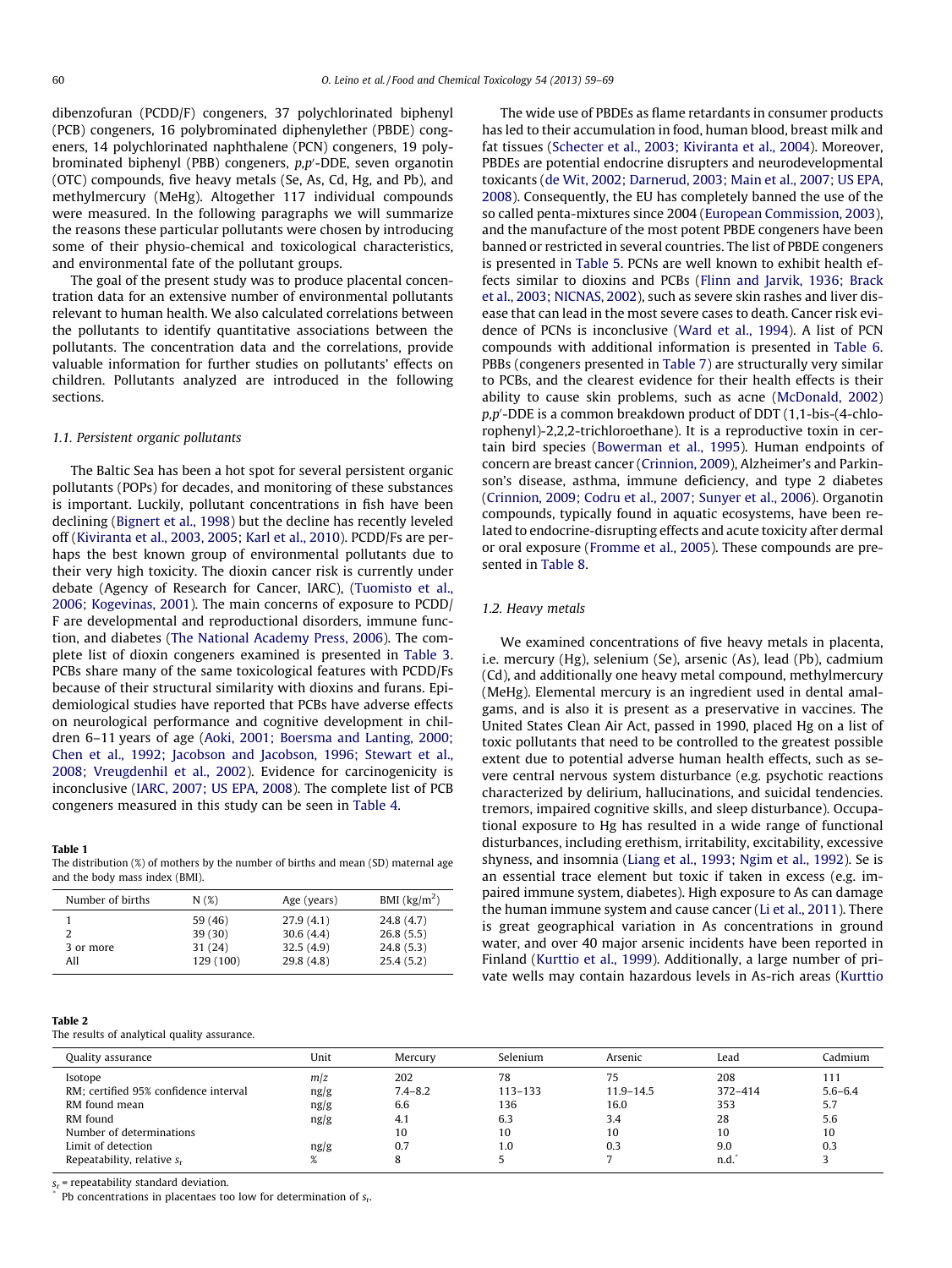<span id="page-2-0"></span>

|--|--|

| Median concentrations of PCDD/F with 90% confidence interval. |  |  |  |
|---------------------------------------------------------------|--|--|--|
|                                                               |  |  |  |

| PCDD/Fs     | pg/g fat                       | LOQ            | Number > LOQ | 5th                                           | 50th                                             | 95th    |
|-------------|--------------------------------|----------------|--------------|-----------------------------------------------|--------------------------------------------------|---------|
| TCDD        | 2378-TCDD                      | 0.47           | 117          | $<$ LOO                                       | 1.22                                             | 3.16    |
| PCDD        | 12378-PCDD                     | 0.68           | 130          | 2.83                                          | 6.66                                             | 16      |
| HxCDD_1     | 123478-HxCDD                   | 0.94           | 109          | $<$ LOO                                       | 1.82                                             | 3.58    |
| HxCDD_2     | 123678-HxCDD                   | 0.92           | 129          | 2.27                                          | 5.48                                             | 11.1    |
| HxCDD_3     | 123789-HxCDD                   | 0.9            | 70           | <loq< td=""><td>1.04</td><td>3.23</td></loq<> | 1.04                                             | 3.23    |
| HpCDD       | 1234678-HpCDD                  |                | 130          | 4.59                                          | 10.3                                             | 29.7    |
| <b>OCDD</b> | <b>OCDD</b>                    | 4.3            | 130          | 26.6                                          | 53.8                                             | 147     |
| <b>TCDF</b> | 2378-TCDF                      | 0.32           | 54           | $<$ LOO                                       | $<$ LOO                                          | 1.43    |
| PCDF_1      | 12378-PCDF                     | 0.4            | 46           | $<$ LOO                                       | $<$ LOQ                                          | 1.2     |
| PCDF_2      | 23478-PCDF                     | 0.4            | 130          | 6.08                                          | 13.6                                             | 47      |
| HxCDF_1     | 123478-HxCDF                   | 0.6            | 129          | 1.68                                          | 3.39                                             | 8.1     |
| HxCDF_2     | 123678-HxCDF                   | 0.51           | 118          | $<$ LOO                                       | 1.09                                             | 2.51    |
| HxCDF_3     | 234678-HxCDF                   | 0.8            | 14           | $<$ LOO                                       | $<$ LOO                                          | 1.15    |
| HxCDF_4     | 123789-HxCDF                   | $\overline{2}$ | $\mathbf{0}$ | $<$ LOO                                       | $<$ LOO                                          | $<$ LOO |
| HpCDF_1     | 1234678-HpCDF                  | 0.42           | 128          | 0.704                                         | 5.18                                             | 16.8    |
| HpCDF_2     | 1234789-HpCDF                  | 1.5            | $\mathbf{0}$ | $<$ LOO                                       | <loq< td=""><td><math>&lt;</math>LOQ</td></loq<> | $<$ LOQ |
| <b>OCDF</b> | OCDF                           | 3.8            | 84           | <loq< td=""><td>6.24</td><td>35.6</td></loq<> | 6.24                                             | 35.6    |
|             | Sum of all 17 PCDD/F, pg/g fat |                | 130          | 57                                            | 120                                              | 256     |
|             | $WHOPCDD/F-TEQ1998$ , pg/g fat |                | 130          | 6.93                                          | 16.9                                             | 44.2    |

LOQ = Limit of quantification

.



[et al., 1999](#page-10-0)). Pb is a well-known toxin, and it affects nearly every organ and system in the human body, causing death after extremely high exposures. Thanks to successful regulations (e.g. it was banned from petrol in many countries at the end of the 20th century), current environmental concentrations are much lower than they used to be. The main health concerns relate to the damage to the nervous system of young children, and its property to cause blood and brain disorders. The main exposure routes of Cd are inhalation and ingestion, and tobacco smoke is the most important single source of Cd exposure. High Cd exposures may lead to chemical pneumonitis, pulmonary edema, cancer, and even death (Ninth Report on Carcinogens, 2000; [Hayes, 2007](#page-9-0)).

MeHg is formed from inorganic mercury by anaerobic organisms inhabiting aquatic systems; lakes, rivers, ocean, sediments, and soils [\(Ullrich et al., 2001](#page-10-0)). In Finland, predatory fish species such as pike, pike-perch, and perch, usually contain the highest concentrations of MeHg ([Björnberg et al., 2005\)](#page-9-0). In fish MeHg binds to proteins and is thus significantly distributed into edible parts (fillet) of the fish. After being ingested, MeHg is readily absorbed and distributed throughout the human body and it easily crosses the placenta and consequently accumulates in the fetus. Typically, MeHg concentration in fetal blood is equal or higher than the maternal blood concentration ([Iyengar and Rapp,](#page-9-0) [2001](#page-9-0)). Following in utero exposure, the nervous system and fetal brain are the principal target tissues for the health effects of MeHg.

# 2. Methods

# 2.1. Study subjects

This study was carried out in Kuopio University Hospital in Finland. Placentas were collected for studies called LUKAS-1 and LUKAS-2 [\(Opasnet, 2010a,b](#page-10-0)). Originally, LUKAS-1 was the Finnish cohort of the PASTURE [\(von Mutius and Schmid, 2006](#page-10-0)) study, an EU-funded birth cohort study in Europe (''Protection against Allergy – Study in Rural Environments'', PASTURE). All children in the LUKAS-2 study were born during May 2004–May 2005. Inclusion criteria included singleton pregnancy; birth in the Kuopio University Hospital; no other siblings in the same study; gestational age >35 weeks at delivery; mother's native language Finnish; and family has no plans to move away from Kuopio area.

A total of 130 placentas were randomly selected from the study cohort for the further analysis. Descriptive background data of age and BMI for all participating mothers (except for one mother with missing information) in parity groups are described in [Table 1.](#page-1-0)

# 2.2. Preparation of placentas for analysis of POPs and heavy metals

An extensive scheme of contaminant analyses was performed on the placental samples including: 17 congeners of PCDD/F, 37 congeners of PCB, 16 congeners of PBDE, 14 congeners of PCN, 19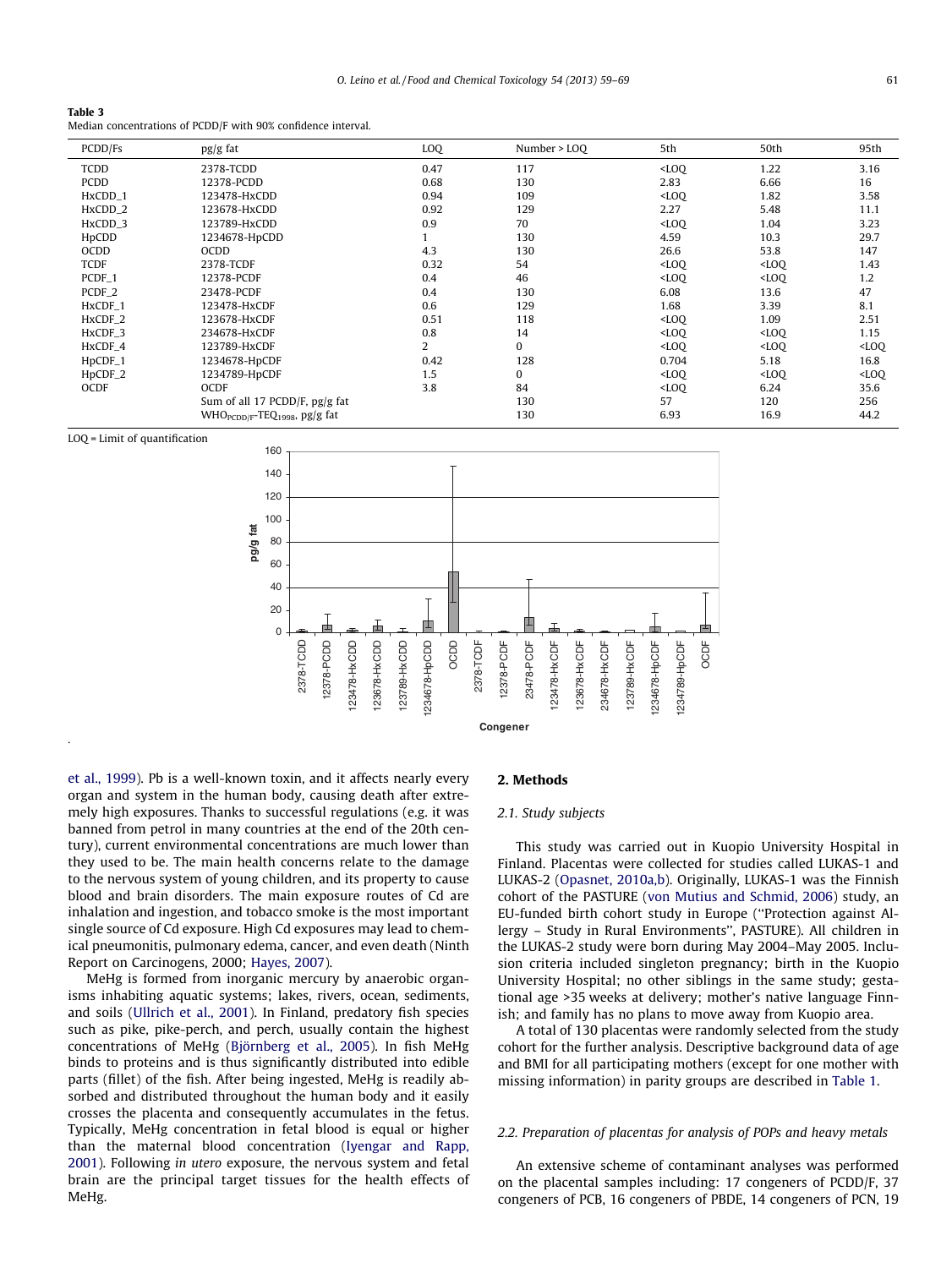<span id="page-3-0"></span>Median concentrations of PCBs with 90% confidence interval.

| PCBs                        | LOQ   | Number > LOQ | 5th     | 50th    | 95th    |
|-----------------------------|-------|--------------|---------|---------|---------|
| PCB 81, pg/g fat            | 1.2   | 15           | $<$ LOO | $<$ LOQ | 2.66    |
| PCB 77, pg/g fat            | 0.86  | 52           | $<$ LOQ | $<$ LOQ | 53.6    |
| PCB 126, pg/g fat           | 0.45  | 130          | 1.17    | 3.48    | 8.83    |
| PCB 169, pg/g fat           | 0.34  | 130          | 1.16    | 2.42    | 5.63    |
| PCB 18, ng/g fat            | 0.56  | 30           | $<$ LOQ | $<$ LOQ | 6.13    |
| PCB 28/31, ng/g fat         | 1.2   | 21           | $<$ LOO | $<$ LOQ | 5.25    |
| PCB 33, $ng/g$ fat          | 0.46  | 21           | $<$ LOO | $<$ LOO | 1.53    |
| PCB 51, $ng/g$ fat          | 0.051 | 35           | $<$ LOO | $<$ LOQ | 0.14    |
| PCB 52, $ng/g$ fat          | 0.36  | 25           | $<$ LOO | $<$ LOQ | 2.05    |
| PCB 49, ng/g fat            | 0.16  | 26           | $<$ LOQ | $<$ LOQ | 1.14    |
| PCB 47, $ng/g$ fat          | 0.28  | 19           | $<$ LOQ | $<$ LOQ | 0.63    |
| PCB 74, $ng/g$ fat          | 0.095 | 128          | 0.17    | 0.39    | 1.07    |
| PCB 66, ng/g fat            | 0.17  | 43           | $<$ LOO | $<$ LOO | 0.92    |
| PCB 60, $ng/g$ fat          | 0.039 | 58           | $<$ LOO | $<$ LOQ | 0.27    |
| PCB 101, $ng/g$ fat         | 0.6   | 21           | $<$ LOQ | $<$ LOQ | 1.06    |
| PCB 99, $ng/g$ fat          | 0.064 | 130          | 0.29    | 0.54    | 1.26    |
| PCB 110, ng/g fat           | 0.29  | 28           | $<$ LOO | $<$ LOO | 0.72    |
| PCB 123, $ng/g$ fat         | 0.011 | 126          | 0.014   | 0.041   | 0.1     |
| PCB 118, ng/g fat           | 0.16  | 129          | 0.38    | 0.95    | 2.2     |
| PCB 114, ng/g fat           | 0.012 | 129          | 0.021   | 0.046   | 0.093   |
| PCB 122, ng/g fat           | 0.012 | $\bf{0}$     | $<$ LOQ | $<$ LOQ | $<$ LOQ |
| PCB 105, ng/g fat           | 0.03  | 128          | 0.074   | 0.19    | 0.45    |
| PCB 153, $ng/g$ fat         | 0.53  | 129          | 2.2     | 4.81    | 10.9    |
| PCB 141, ng/g fat           | 0.12  | 18           | $<$ LOQ | $<$ LOQ | 0.22    |
| PCB 138, ng/g fat           | 0.4   | 129          | 1.08    | 2.76    | 6.27    |
| PCB 167, ng/g fat           | 0.013 | 129          | 0.038   | 0.1     | 0.27    |
| PCB 128, ng/g fat           | 0.042 | 84           | $<$ LOQ | 0.1     | 0.27    |
| PCB 156, $ng/g$ fat         | 0.028 | 130          | 0.23    | 0.48    | 1.05    |
| PCB 157, $ng/g$ fat         | 0.013 | 129          | 0.036   | 0.075   | 0.17    |
| PCB 187, ng/g fat           | 0.1   | 129          | 0.4     | 1.04    | 2.92    |
| PCB 183, ng/g fat           | 0.065 | 129          | 0.17    | 0.43    | 1.06    |
| PCB 180, ng/g fat           | 0.14  | 130          | 1.48    | 3.31    | 7.38    |
| PCB 170, ng/g fat           | 0.077 | 130          | 0.69    | 1.63    | 3.52    |
| PCB 189, ng/g fat           | 0.013 | 130          | 0.026   | 0.056   | 0.12    |
| PCB 194, $ng/g$ fat         | 0.027 | 130          | 0.2     | 0.4     | 0.94    |
| PCB 206, $ng/g$ fat         | 0.095 | 26           | $<$ LOO | $<$ LOO | 0.22    |
| PCB 209, ng/g fat           | 0.014 | 130          | 0.024   | 0.065   | 0.18    |
| Sum of all 37 PCB, ng/g fat |       | 130          | 8.67    | 20.2    | 48.5    |
| $WHOPCB-TEQ1998$ , pg/g fat |       | 130          | 0.36    | 0.8     | 1.7     |

LOQ = Limit of quantification

.



congeners of PBB, p,p'-DDE, seven OTC, five heavy metals (Se, As, Cd, Hg, and Pb), and MeHg were measured.

Toxic equivalents (TEQ) for PCDD/Fs and PCBs were calculated with the set of toxic equivalency factors (TEF) proposed by the WHO in 1998 ([van den Berg et al., 1998](#page-10-0)).

Before analyses, placentas were homogenized, and subsamples for POP (75 g), OTC (3 g), and heavy metal (10 g) analyses were sampled. Subsamples for heavy metal analyses were delivered to the Technical University of Denmark (DTU). Placental subsamples for POPs and OTCs were freeze dried before extraction. The fat content of placentas were determined separately from the same placental homogenates.

# 2.3. Pollutant analyses

2.3.1. Analysis of POPs

The placenta samples were freeze dried to remove water, to prevent bias in sample analysis. A freeze dried placental sample was pulverized in a mortar and spiked with a set of 13C-labeled internal standards (sixteen 2,3,7,8-chlorinated PCDD/F congeners; 20 PCB congeners, PCB 30 [12C-labeled], 28, 52, 77, 80, 81, 101, 105, 118, 123, 126, 138, 153, 156, 157, 169, 170, 180, 194, and PCB 209; nine PBDE congeners, BDE 28, 47, 77, 99, 100, 153, 154, 183, and BDE 209; seven PCN congeners, PCN 27, 42, 52, 64, 67, 73, and PCN 75; two PBB congeners, PBB 52 and PBB 153; and  $p, p'$ -DDE).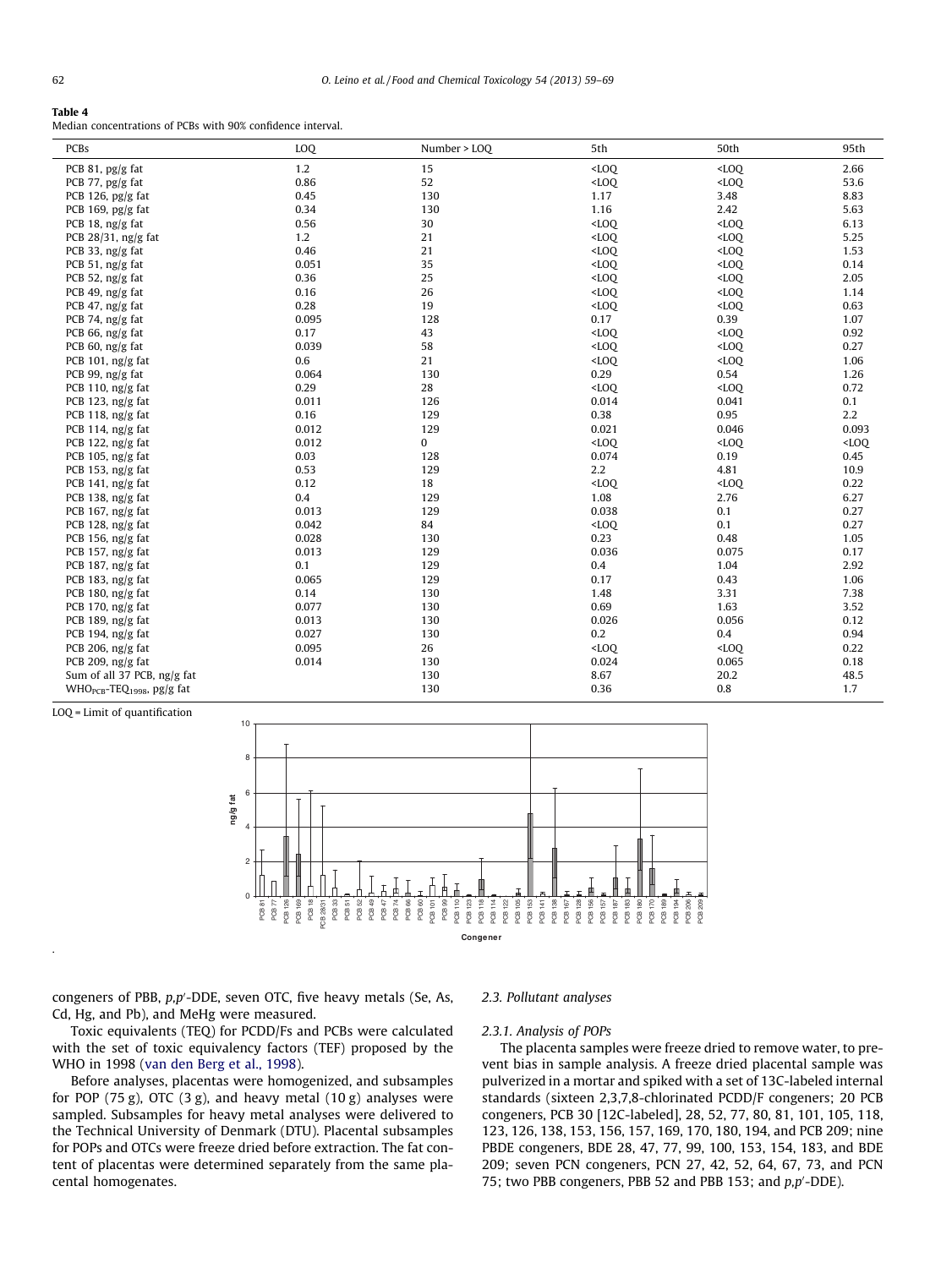<span id="page-4-0"></span>Median concentrations of PBDE congeners with 90% confidence interval.

| <b>PBDEs</b>                         | LOQ    | Number > LOQ | 5th                                                                           | 50th                                            | 95th                |
|--------------------------------------|--------|--------------|-------------------------------------------------------------------------------|-------------------------------------------------|---------------------|
| BDE 28, $ng/g$ fat                   | 0.012  | 111          | $<$ LOO                                                                       | 0.039                                           | 0.16                |
| BDE 75, $ng/g$ fat                   | 0.0035 | 2            | $<$ LOO                                                                       | $<$ LOO                                         | $<$ LOO             |
| BDE 71, $ng/g$ fat                   | 0.0045 | 2            | <loq< td=""><td><loq< td=""><td><loq< td=""></loq<></td></loq<></td></loq<>   | <loq< td=""><td><loq< td=""></loq<></td></loq<> | <loq< td=""></loq<> |
| BDE 47, $ng/g$ fat                   | 0.058  | 130          | 0.19                                                                          | 0.39                                            | 2.2                 |
| BDE 66, $ng/g$ fat                   | 0.0046 | 118          | $<$ LOO                                                                       | 0.0099                                          | 0.033               |
| BDE 77, $ng/g$ fat                   | 0.0035 | 3            | $<$ LOO                                                                       | $<$ LOO                                         | $<$ LOO             |
| BDE 100, ng/g fat                    | 0.012  | 129          | 0.028                                                                         | 0.082                                           | 0.52                |
| BDE 119, $ng/g$ fat                  | 0.01   |              | <loo< td=""><td><math>&lt;</math>LOO</td><td><math>&lt;</math>LOO</td></loo<> | $<$ LOO                                         | $<$ LOO             |
| BDE 99, $ng/g$ fat                   | 0.041  | 102          | <loq< td=""><td>0.1</td><td>0.91</td></loq<>                                  | 0.1                                             | 0.91                |
| BDE 85, $ng/g$ fat                   | 0.015  | 33           | <loq< td=""><td><math>&lt;</math>LOO</td><td>0.066</td></loq<>                | $<$ LOO                                         | 0.066               |
| BDE 154, $ng/g$ fat                  | 0.031  | 65           | $<$ LOO                                                                       | $<$ LOO                                         | 0.25                |
| BDE 153, $ng/g$ fat                  | 0.051  | 122          | $<$ LOO                                                                       | 0.19                                            | 0.65                |
| BDE 138, $ng/g$ fat                  | 0.065  | 2            | <loq< td=""><td><math>&lt;</math>LOO</td><td><math>&lt;</math>LOO</td></loq<> | $<$ LOO                                         | $<$ LOO             |
| BDE 183, ng/g fat                    | 0.16   | $\mathbf{0}$ | <loo< td=""><td><math>&lt;</math>LOO</td><td><loq< td=""></loq<></td></loo<>  | $<$ LOO                                         | <loq< td=""></loq<> |
| BDE 190, $ng/g$ fat                  | 0.8    | $\mathbf{0}$ | $<$ LOO                                                                       | $<$ LOO                                         | $<$ LOO             |
| Sum of 15 PBDE, ng/g fat             |        | 130          | 0.42                                                                          | 0.89                                            | 4.75                |
| BDE 209, $ng/g$ fat                  | 0.92   | 23           | <loq< td=""><td><math>&lt;</math>LOO</td><td><math>&lt;</math>LOO</td></loq<> | $<$ LOO                                         | $<$ LOO             |
| Sum of 15 PBDE + BDE 209, $ng/g$ fat |        | 130          | 0.44                                                                          | 1.04                                            | 6.75                |

LOQ = Limit of quantification



#### Table 6

.

Limits of quantification (LOQ), number of placentas with concentrations >LOQ, congener specific PCN concentrations with 5th, 50th, and 95th percentiles, and sum concentrations of PCNs.

| <b>PCNs</b>             | LOQ     | Number > LOQ | 5th                                                                          | 50th                              | 95th                |
|-------------------------|---------|--------------|------------------------------------------------------------------------------|-----------------------------------|---------------------|
| PCN 42, $ng/g$ fat      | 0.052   | 13           | $<$ LOO                                                                      | $<$ LOO                           | 0.072               |
| PCN 36, $ng/g$ fat      | 0.011   | 25           | <loq< td=""><td><math>&lt;</math>LOO</td><td>0.023</td></loq<>               | $<$ LOO                           | 0.023               |
| PCN 27, $ng/g$ fat      | 0.012   | 11           | $<$ LOO                                                                      | $<$ LOO                           | 0.017               |
| PCN 48, $ng/g$ fat      | 0.27    | $\mathbf{0}$ | $<$ LOO                                                                      | $<$ LOO                           | $<$ LOO             |
| PCN 52, $ng/g$ fat      | 0.0045  | 57           | <loq< td=""><td><math>&lt;</math>LOO</td><td>0.0097</td></loq<>              | $<$ LOO                           | 0.0097              |
| PCN 54, $ng/g$ fat      | 0.00054 | 26           | $<$ LOO                                                                      | $<$ LOO                           | 0.0073              |
| PCN 53, $ng/g$ fat      | 0.031   | 15           | <loq< td=""><td><loq< td=""><td>0.049</td></loq<></td></loq<>                | <loq< td=""><td>0.049</td></loq<> | 0.049               |
| PCN 66/67, ng/g fat     | 0.0025  | 126          | 0.0044                                                                       | 0.01                              | 0.022               |
| PCN 68, $ng/g$ fat      | 0.0025  |              | <loq< td=""><td><math>&lt;</math>LOO</td><td><loq< td=""></loq<></td></loq<> | $<$ LOO                           | <loq< td=""></loq<> |
| PCN 71/72, $ng/g$ fat   | 0.003   | $\Omega$     | $<$ LOO                                                                      | $<$ LOO                           | $<$ LOO             |
| PCN 70, $ng/g$ fat      | 0.003   | 0            | $<$ LOO                                                                      | $<$ LOO                           | $<$ LOO             |
| PCN 73, $ng/g$ fat      | 0.0084  |              | $<$ LOO                                                                      | $<$ LOO                           | $<$ LOO             |
| PCN 74, $ng/g$ fat      | 0.00099 | 0            | $<$ LOO                                                                      | $<$ LOO                           | $<$ LOO             |
| PCN 75, $ng/g$ fat      | 0.013   | 0            | $<$ LOO                                                                      | $<$ LOO                           | $<$ LOO             |
| Sum of 14 PCN, ng/g fat |         | 129          | 0.0052                                                                       | 0.014                             | 0.14                |

LOQ = Limit of quantification.

The sample was extracted with a mixture of 15% ethanol in toluene for 2 h using the Twisselman apparatus. After extraction, the solvent was exchanged into hexane (40 ml) and 12 ml of sulfuric acid ( $H<sub>2</sub>SO<sub>4</sub>$ ) was added in order to remove the fat from the sample. Hexane was then removed from the top of the sulfuric acid and 3 g of silica and 3 ml of new sulfuric acid were added to the hexane. The sample was placed on top of a silica gel column containing acidic and neutral layers of silica, and all target analytes were eluted with 200 ml of hexane. The aliquot of hexane was then evaporated to a volume of 1 ml using nonane as a keeper and the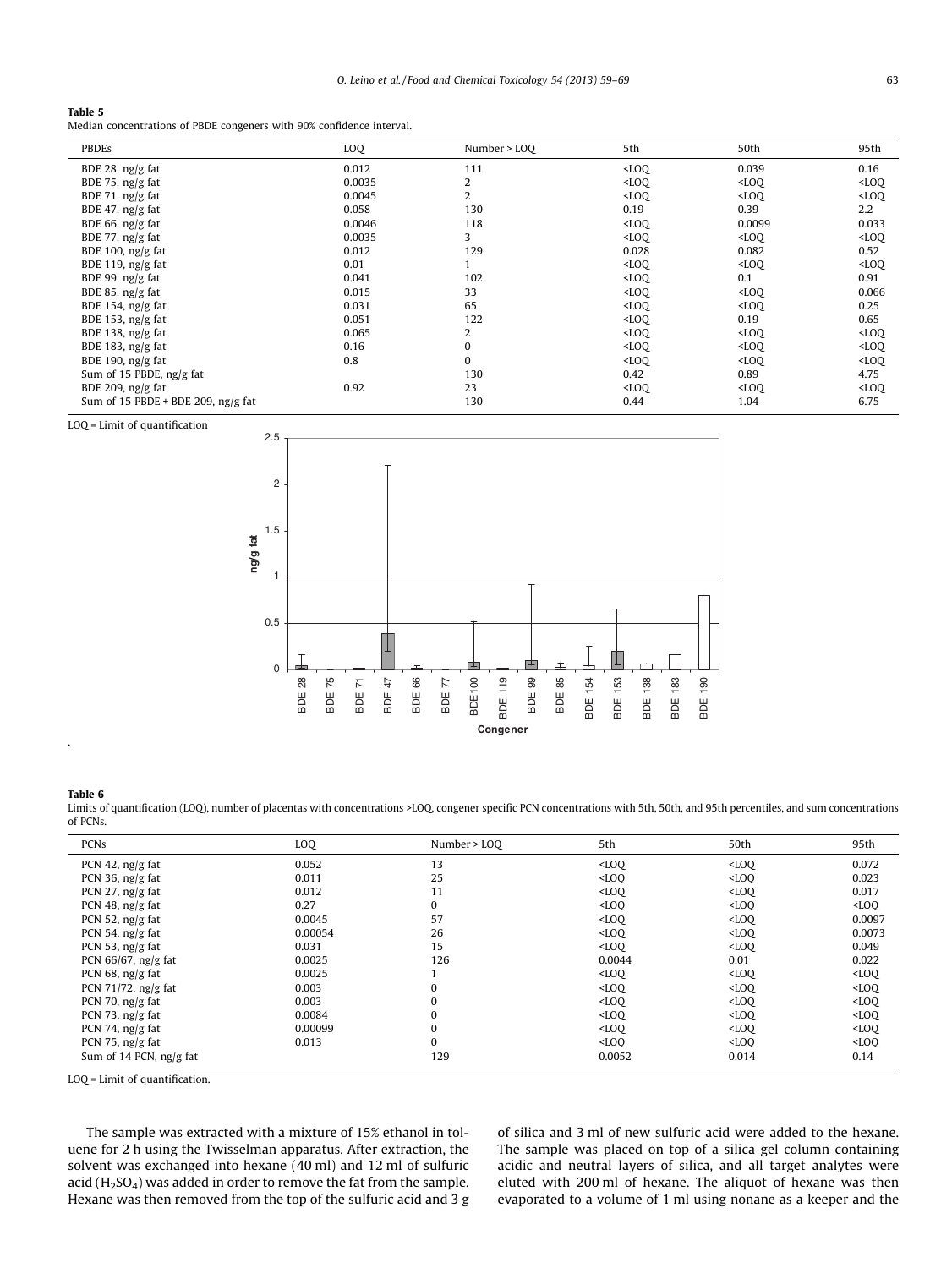<span id="page-5-0"></span>Median concentrations of PBB congeners with 90% confidence interval.

| PBBs                    | LOQ    | Number > LOO | 5th                                                                          | 50th                                             | 95th                |
|-------------------------|--------|--------------|------------------------------------------------------------------------------|--------------------------------------------------|---------------------|
| PBB-18, $ng/g$ fat      | 0.007  | $\Omega$     | $<$ LOO                                                                      | $<$ LOO                                          | <loq< td=""></loq<> |
| PBB-29, $ng/g$ fat      | 0.0026 | 0            | <loo< td=""><td><loo< td=""><td><math>&lt;</math>LOO</td></loo<></td></loo<> | <loo< td=""><td><math>&lt;</math>LOO</td></loo<> | $<$ LOO             |
| PBB-31, $ng/g$ fat      | 0.0026 | 0            | $<$ LOO                                                                      | $<$ LOO                                          | $<$ LOO             |
| PBB-22, $ng/g$ fat      | 0.0026 | 0            | $<$ LOO                                                                      | <loo< td=""><td><math>&lt;</math>LOO</td></loo<> | $<$ LOO             |
| PBB-38, $ng/g$ fat      | 0.0026 | 0            | $<$ LOO                                                                      | $<$ LOO                                          | $<$ LOO             |
| PBB-37, $ng/g$ fat      | 0.0026 | 0            | $<$ LOO                                                                      | $<$ LOO                                          | $<$ LOO             |
| PBB-53, $ng/g$ fat      | 0.007  | 0            | $<$ LOO                                                                      | $<$ LOO                                          | $<$ LOO             |
| PBB-52, $ng/g$ fat      | 0.0081 | 0            | $<$ LOO                                                                      | <loo< td=""><td><math>&lt;</math>LOO</td></loo<> | $<$ LOO             |
| PBB-49, ng/g fat        | 0.008  | 1            | $<$ LOO                                                                      | $<$ LOO                                          | $<$ LOO             |
| PBB-75, ng/g fat        | 0.0037 | 0            | $<$ LOO                                                                      | <loq< td=""><td><math>&lt;</math>LOO</td></loq<> | $<$ LOO             |
| PBB-80, $ng/g$ fat      | 0.0043 | 0            | $<$ LOO                                                                      | <loo< td=""><td><math>&lt;</math>LOO</td></loo<> | $<$ LOO             |
| PBB-56, $ng/g$ fat      | 0.0045 | 0            | $<$ LOO                                                                      | $<$ LOO                                          | $<$ LOO             |
| PBB-77, $ng/g$ fat      | 0.005  | 0            | $<$ LOO                                                                      | $<$ LOO                                          | $<$ LOO             |
| PBB-103, $ng/g$ fat     | 0.017  | 0            | <loo< td=""><td><loo< td=""><td><math>&lt;</math>LOO</td></loo<></td></loo<> | <loo< td=""><td><math>&lt;</math>LOO</td></loo<> | $<$ LOO             |
| PBB-101, ng/g fat       | 0.017  | 0            | $<$ LOO                                                                      | <loo< td=""><td><math>&lt;</math>LOO</td></loo<> | $<$ LOO             |
| PBB-155, $ng/g$ fat     | 0.035  | 1            | $<$ LOO                                                                      | $<$ LOO                                          | $<$ LOO             |
| PBB-154, $ng/g$ fat     | 0.043  | $\Omega$     | $<$ LOO                                                                      | <loo< td=""><td><math>&lt;</math>LOO</td></loo<> | $<$ LOO             |
| PBB-153, $ng/g$ fat     | 0.047  | 6            | $<$ LOO                                                                      | <loo< td=""><td>0.021</td></loo<>                | 0.021               |
| PBB-169, ng/g fat       | 0.17   | 0            | $<$ LOO                                                                      | $<$ LOO                                          | $<$ LOO             |
| Sum of 19 PBB, ng/g fat |        | 7            | $<$ LOO                                                                      | $<$ LOO                                          | 0.038               |
|                         |        |              |                                                                              |                                                  |                     |

LOQ = Limit of quantification.

#### Table 8

The Spearman correlation coefficients and regression model result between mother's age and contaminant concentration for the primipara mothers  $(N = 59)$  in BENERIS project.

| Congener       | R     | $R^2$ |
|----------------|-------|-------|
| 2378-TCDD      | 0.579 | 0.356 |
| 12378-PeCDD    | 0.723 | 0.523 |
| 23478-PeCDF    | 0.615 | 0.378 |
| WHO-PCDD/F-TEO | 0.671 | 0.451 |
| <b>PCB 126</b> | 0.524 | 0.274 |
| <b>PCB 153</b> | 0.622 | 0.387 |
| WHO-PCB-TEO    | 0.611 | 0.374 |
| <b>BDE 47</b>  | 0.031 | 0.001 |
| <b>BDE 153</b> | 0.086 | 0.007 |
| Sum of BDEs    | 0.077 | 0.006 |
| $p, p'$ -DDE   | 0.346 | 0.119 |
| MeHg           | 0.071 | 0.005 |
|                |       |       |

sample was pipetted on top of an alumina column. Sample impurities were eluted with 2 ml of hexane (this eluent was kept until the analyses were finalized). A second, activated carbon column, was then placed below the alumina column and elution of the sample through this series of two columns was continued with 6 ml of 20% dichloromethane in hexane. This fraction included mono- and di-ortho-PCBs, PBDEs, PBBs, and p,p'-DDE. The carbon column on its own was then back eluted with 15 ml of toluene in order to elute PCDD/Fs, non-ortho-PCBs, and PCNs.

The first fraction, i.e. dichloromethane/hexane, was evaporated, until dry, under a gentle stream of nitrogen in an autosampler vial using nonane as a keeper and recovery standards were added (PCB 159 for mono- and di-ortho-PCBs, PBBs, and  $p, p'$ -DDE; and 13C-BDE 126 for PBDEs). The final volume in the vial was adjusted to 500 ll with hexane.

Toluene from the second fraction was evaporated, until dry, with  $N<sub>2</sub>$  using nonane as a keeper and transferred in hexane to an autosampler vial with an inserted liner. After addition of recovery standards (13C-1,2,3,4-TCDD and 13C-1,2,3,7,8,9-HxCDD for PCDD/Fs; 13C-PCB 60 for non-ortho-PCBs; and PCB 159 for PCNs) hexane was evaporated, until dry, and the final volume of sample was adjusted to  $20 \mu l$  with nonane.

The quantification was performed by selective ion recording using VG-70 250 SE and Autospec Ultima (both from Waters) high resolution mass spectrometers (HRMS) (resolution 8000) equipped with Agilent HP 6890 gas chromatographs. The two most intensive ions of the molecular ion microliters of patterns were used for the quantification of the analytes. Two samples were injected into a split–splitless injector.

Limits of quantifications (LOQ) are presented later in result tables. Recoveries for internal standards were more than 50% for all congeners. Concentrations were calculated with the lower bound method, where the results of congeners with concentrations below LOQ were designated as nil.

# 2.3.2. Analysis of organotin compounds

All weights and concentrations of OTCs are expressed as organotin cations. Perdeuterated analogs of MBT, DBT, TBT, MPT, DPT, and TPT were used as internal standards for the respective native 1H-compounds. Perdeuterated DPT was used as an internal standard for DOT. 1 g of solid natrium chloride and internal standards were added to the freeze dried placenta samples (0.25 g) in 12 ml screw capped vials. Samples were lyophilized by sonicating for 1 h in 5 ml of 25% tetramethylammoniun hydroxide and after sonication acidified with 2 ml of glacial acetic acid. OTCs were then extracted twice with 3.5 ml of 0.02% tropolone in ether/hexane  $(8:2 v/v)$ . The organic phase was separated and OTCs ethylated with 1.5 ml of 1% sodiumtetraethylborate. To clean up the derivatized extract, the organic phase was first washed with 2 ml of 2 M KOH. The organic phase was then evaporated to a volume of about 1 ml of hexane. The small amount of water remaining at in the end of evaporation process was discarded. Some sodium sulfate was added, and hexane phase containing the ethylated OTCs were transferred to a Pasteur pipette containing 3 cm of aluminum oxide. Ethylated OTCs were eluted from the column with 15 ml of 6% diethylether in hexane. The cleaned sample was evaporated under a gentle stream of nitrogen to a volume of 0.5 ml, and transferred to an autosampler vial for GC–MS analysis.

The GC–MS analysis was performed with an Agilent HP 6890 Gas Chromatograph connected to Waters Autospec Ultima high resolution mass spectrometer operated in the selected ion recording mode. The two most intensive fragment ions of each ethylated OTC were monitored. Two were injected into a split–splitless injector. The temperature program of the GC for OTC was:

start, 50 °C (1 min), rate 15 °C/min to 245 °C (0 min), rate 40 °C/ min to  $300 \degree C$  (1 min).

LOQs for OTCs were from 0.1 ng/g fw to  $0.5 \text{ °C/min}$  to  $300^{\circ}40$  ng/g fw for butyltins and phenyltins and 1.1 ng/g fw for DOT. Recoveries for internal standards were more than 50% for all OTCs.

## 2.3.3. Determination of fat content

Hydrochloric acid, HCl, (35 ml) was mixed thoroughly with 15 g of homogenate. The mixture was placed in a water bath  $(70 °C)$ with stirring while the temperature was raised to 100 $\degree$ C. After heating, the sample was allowed to cool to room temperature, and 80 ml of purified water (MilliQ, Millipore, USA) was added. The extraction of fat was initiated by shaking with diethyl ether (100 ml) and followed by addition of hexane (100 ml) in a separation funnel. The organic phase was removed, and the extraction was repeated two times after which all the organic phases were combined and washed with purified water. The water phase was discarded, and the organic phase was dried overnight by adding 100 g of sodium sulfate ( $Na<sub>2</sub>SO<sub>4</sub>$ ). After drying, the organic phase was evaporated to a small volume after which a known amount of hexane was added to the sample. The fat content of the placenta was determined gravimetrically from the obtained hexane solution.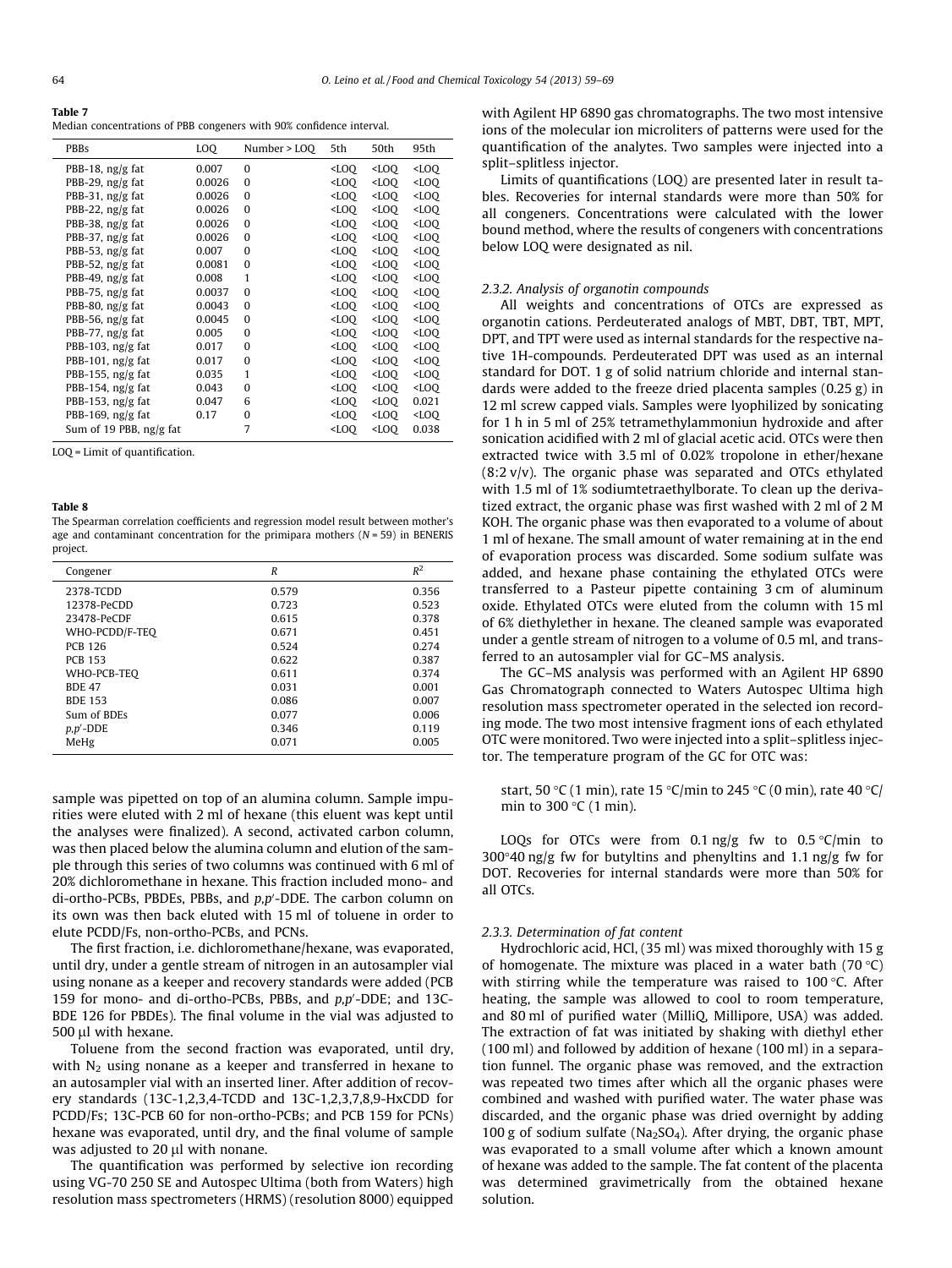#### 2.3.4. Quality control and assurance for POPs and OTCs

The laboratory reagent and equipment blank samples were treated and analyzed with the same method as the actual samples, one blank for every ten samples. These analyses did not reveal substantial background levels of target analytes. The Chemical Exposure Unit of the National Institute for Health and Welfare is an accredited testing laboratory (No. T077) in Finland (current standard: EN ISO/IEC 17025). The scope of accreditation includes POP and OTC from biological samples.

# 2.3.5. Analysis of heavy metals

Three grams (fresh mass) of sample were wet washed in 4 mL of nitric acid purified by an in house subboil distillation and 0.5 ml of hydrogen peroxide in high-pressure quartz pressure bombs (Multiwave, Anton Paar, Austria). The temperature program involved a ramped input of power starting at room temperature from 100 W and up to 800 W during 5 min. This power input was maintained for an additional 15 min. If the pressure inside the quartz bombs exceeded 70 bar or if the temperature exceeded 300  $\degree$ C, the power input was automatically shut down to prevent explosions. Following the wet ashing the clear acidic solution was diluted to 20 ml with pure water (MilliQ, Millepore, USA). Prior to quantitative determination by ICP-MS, the 3.2 ml of the solution was further diluted to 8.0 ml of water.

The diluted samples were measured using an ELAN 6100 DRC inductively coupled argon plasma mass spectrometer (ICP-MS) instrument (Perkin Elmer/Sciex, Toronto, Canada) equipped with a dynamic reaction cell (DRC) for removal of argon based interferences. The instrument was run both in conventional and in DRC mode using methane as cell gas, according to the manufacturer's specifications. The instrument was equipped with a Miramist nebulizer (Burgener Research, Canada) using a liquid uptake rate of 1 ml/minute.

The analyses of samples were carried out in batches each comprising of 10 placenta samples (single determinations), two analytical blanks, one double determination (one of the 10 repeated), and one reference material (RM) [\(Table 2](#page-1-0)). The RM used was Seronorm Whole Blood, L-2. Art. No.: 201605. Lot No.: 0503109 (Seronorm, Norway). Whole blood RM was used because the target values were close to the expected physiological level in the samples. Hereby the major requirement of matching the analyte level in RM and sample was met.

### 2.3.6. Analysis of methyl mercury

The placenta samples were homogenized using an Ultra Turrax laboratory blender. A subsample of 0.5 g (fresh weight) was weighed into a 15 ml polyethylene centrifuge tube. Then 15 ng Hg of the enriched Me<sup>198</sup>HgCl (96.385% pure) was added followed by 3 ml of 25% tetramethylammonium hydroxide solution. The mixture was placed in a rotating wheel overnight at room temperature. The placenta became almost completely dissolved such that equilibrium between the enriched and the natural isotopic composition content of MeHg was achieved. Then 0.6 ml of nitric acid was added together with 0.5 ml of 4 M ammonium acetate buffer in water. Acidity of around pH 5 was checked by indicator paper. Subsequently, 0.4 ml hexane and 0.5 ml of 10% water-free tetraethylborate in methanol were added, and the mixture was rotated for 20 min at room temperature. The mixture was then centrifuged at 4700 rpm at 10 $\degree$ C to achieve phase separation. About 300  $\mu$ l of the hexane supernatant was reduced to about 50 µl under a flow of nitrogen in a GC vial. The concentrated hexane was injected into and analyzed by GC–ICP-MS and the chromatographic areas at  $m/z$ 198 (enriched isotope) and at  $m/z$  200 (reference isotope) were recorded.

Preparation of the Me<sup>198</sup>HgCl spike solution was performed by the following procedure. An ampoule of isotopically enriched methylmercury chloride was obtained as a gift from Dr. Zoltan Mester of National Research Council of Canada and its isotopic purity was given as value of 96.4%. The concentration of this solution was determined by ICP-MS following dissolution in 1% nitric acid solution and calibrated against an external standard curve constructed by a certified standard of natural isotopic composition. The slope was corrected by the ratio of the natural and enriched isotopic abundance ratio of 9.97/96.39 = 0.103.

Correction for mass bias was done by measuring MeHg in unspiked placenta. The resulting extract was used repeatedly for the correction, which was carried out before and after each batch of 10 unknown placenta samples. The mean bias value was used for correction of the ratio of GC areas in the unknowns. In this way the influence of the biological matrix on the estimation of the mass bias was taken into account. The mass bias value was (mean and standard deviation,  $N = 16$ ) 1134  $\pm$  0.087.

#### 2.3.7. Quality control and assurance for heavy metals

The CRM was determined in parallel with the unknown samples, and the results obtained for the five elements are in accordance with the certified confidence intervals. The criterion used in the evaluation was that the mean and two times the standard deviation of the analyses overlapped with the confidence intervals. The limits of detection were estimated for the five elements in the samples (fresh mass) on the basis of three times the standard deviation of the blank determinations, and based on a sample size of 3 g and a final volume of ashed residue of 50 ml.

The repeatability (within day uncertainty) was calculated from the standard deviation estimated from double determinations of samples. Only placenta samples with a concentration of at least 10 times the LOD were included in these calculations.

2.3.7.1. Limit of detection for MeHg. The LOD was based on the standard deviation of blanks ( $N = 8$ ) taken through the entire procedure and has been estimated at 0.8 ng Hg/g sample (fresh weight).

2.3.7.2. Precision for MeHg. The within-day repeatability was estimated from double determinations of placentas taken through the entire procedure. Based on their differences, these double determinations translated into a value of  $s_r$  of 31% RSD.

2.3.7.3. Accuracy for MeHg. The Seronorm Whole Blood CRM, which is not certified for MeHg, but had a relevant matrix in relation to placenta samples, was analyzed repeatedly  $(N = 8)$ . The mean and standard deviation of the analyses was  $1.5 \pm 0.8$  ng Hg/g as MeHg. The interpretation of this value in relation to accuracy is, however, not possible without any established reference value.

### 2.3.8. Statistical analysis

Intake distributions and statistical analysis were estimated using C-SIDE® (version 1.0; Department of Statistics, Center for Agricultural and Rural Development – CARD, Iowa State University, Ames), which implements the Nusser method ([Nusser et al., 1996\)](#page-10-0).

# 3. Results

Out of the 117 individual persistent organic congeners or metals, 46 were measured in more than half of the placentas. The most abundant congeners in the placentas were PCDD/Fs of which 12 out of 17 were measured in more than half of the placentas ([Table 3](#page-2-0)). Within the group of PCDD/Fs, the most abundant congeners in placentas were PCDDs, of which all seven measured congeners were present in more than half of the placentas.

Concentrations of PCBs are presented in [Table 4](#page-3-0). There was a tendency for higher chlorinated congeners to be above the limit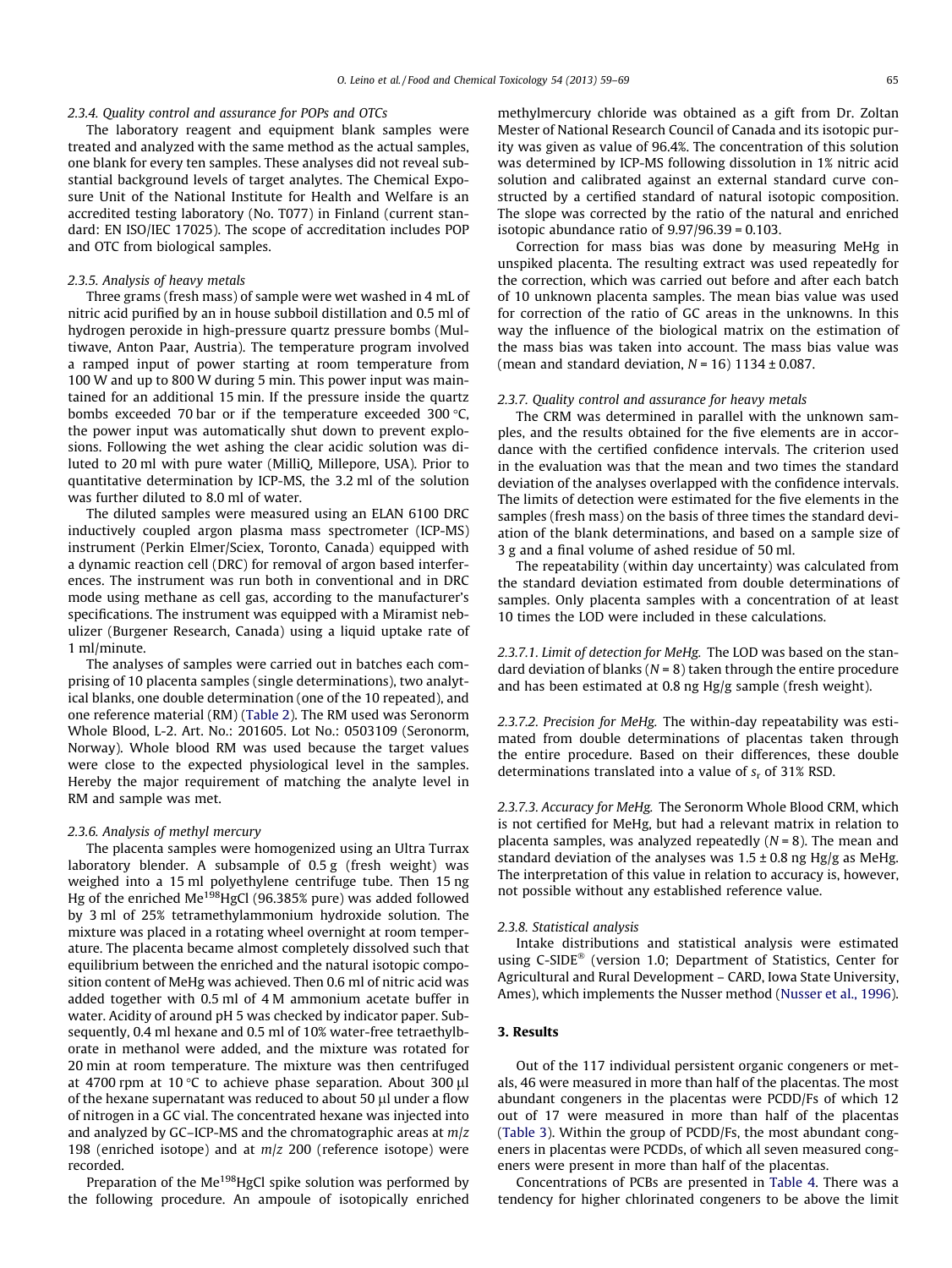

Fig. 1. The mean concentrations of selected congeners in the placentas with increasing parity.

of quantification compared to their less chlorinated counterparts. PCB 122 was the only one with the 95th percentile below the LOQ (0.012 ng/g fat).

Concentrations of PBDEs are presented in [Table 5.](#page-4-0) Congeners present in technical mixtures (so called penta-mixture, in particular) were also found in the placentas. These congeners include BDE 28, BDE 47, BDE 99, BDE 100, BDE 153, and BDE 154. The occurrence of PCNs is shown in [Table 6](#page-4-0). Concentrations of PBBs in placentas [\(Table 7](#page-5-0)) were very low, only one (PBB-153) out of 19 compounds resulted in a sample value above the LOQ level (0.047 ng/g fat). The median concentration of  $p, p'$  DDE was 7.79 ng/g fat (90% confidence interval 3.58–17.5 ng/g fat). There are several potential explanations for the difference. First, comparing mean and median concentrations causes bias in a way that if there are high individual measurements, the mean concentration is higher than median. Second, variation in fish consumption patterns between the cities of Turku and Kuopio may partly explain the difference. Third, [Shen et al. \(2007\)](#page-10-0) placentas were analyzed using a slightly different methodology.

A group of individual congeners, representative of a particular pollutant group, out of all the measured ones was selected in order to describe the occurrence of pollutants in placentas and to provide data for the fetal exposure assessment to these compounds. This information can be used for further risk assessment purposes. The selected congeners were: 2,3,7,8-TCDD, 1,2,3,7,8-PCDD, 2,3,4,7,8-PCDF, WHO PCDD/F-TEQ, PCB 126, PCB 153, WHO PCB-TEQ, BDE 47, BDE 153, sum of BDEs,  $p, p'$ -DDE, and MeHg.

Fig. 1 illustrates the concentrations of selected congeners in the different parity groups. A continuing downward trend according to increasing parity, described as descending gray arrows in the figure, was observed with the highly persistent organic pollutants PCDD/F and PCBs. Their concentrations in placentas of the mothers having three or more children were on average 16% lower than in placentas of primipara mothers. With  $p, p'$ -DDE, the trend was similar though not continuing. Methyl mercury also showed a decreasing trend with increasing parity. However, PBDEs showed a rising trend with parity, described as ascending red arrows in Fig.  $1<sup>1</sup>$ Importantly, the trends became clear in the third or later parities but not necessarily in the second.

In order to obtain an estimate for the effect of mother's age on the fetal exposure to contaminants, a regression model between mother's age and contaminant concentration for the primipara mothers was calculated. The results are presented in [Table 8.](#page-5-0) [Table 9](#page-8-0) presents heavy metal concentrations and MeHg in placenta. Se, As, and Cd were measured above LOQ in all samples, and Hg in almost every sample, whereas Pb was observed only in 25% of the analyzed placentas. [Table 10](#page-8-0) describes the correlation coefficients between the studied pollutants. The Figure shows correlation in three classes, with high correlations between PCDD/Fs, PCBs, and DDE having high correlations and BDEs and MeHg without any correlation with the other pollutants. Organotin concentrations were very low. In fact, after analyzing 73 of the 130 placentas for organotin (OT) compounds, the procedure was terminated due to the failure to find even one placenta containing a concentration above the LOQ [\(Table 11\)](#page-8-0).

# 4. Discussion

The human fetus is exposed to a diverse mixture of chemicals. Out of the 117 individual compounds analyzed in this study, 46 were measured in more than half of the placentas. The tested compounds have several special characteristics affecting their concentrations. The most relevant PCDD/F congeners are those with the longest half lives, high Toxic Equivalent Factors (TEF), or substantial dietary exposure. This list includes congeners such as 2,3,7, 8-TCDD, 1,2,3,7,8-PCDD, 2,3,7,8-PCDF. With respect to the PCB compounds, the higher chlorinated congeners were predominant due to higher bioaccumulation efficiency and longer half lives in humans. Correlations between the higher chlorinated PCB compounds ranged from 0.6 to 0.9 [\(Table 10](#page-8-0)), meaning that it would be acceptable to use just a few of them to represent the whole group of PCBs. The two most representative PCB congeners were PCB 126 and PCB 153.

Although manufacturing and the use of the pesticide DDT has been banned in Finland and also in the EU for many years, its metabolite  $p, p'$ -DDE, can be frequently found in all kinds of biological matrices, even decades after the prohibition came into force. This can be considered as evidence of continuous exposure of the population to this very persistent organic pollutant. [Shen et al.](#page-10-0) [\(2007\)](#page-10-0) found higher  $p, p'$  DDE concentrations (mean 21.23 ng/g) fat) in Finnish placentas compared with the ones found in the

 $1$  For interpretation of color in Fig. 1, the reader is referred to the web version of this article.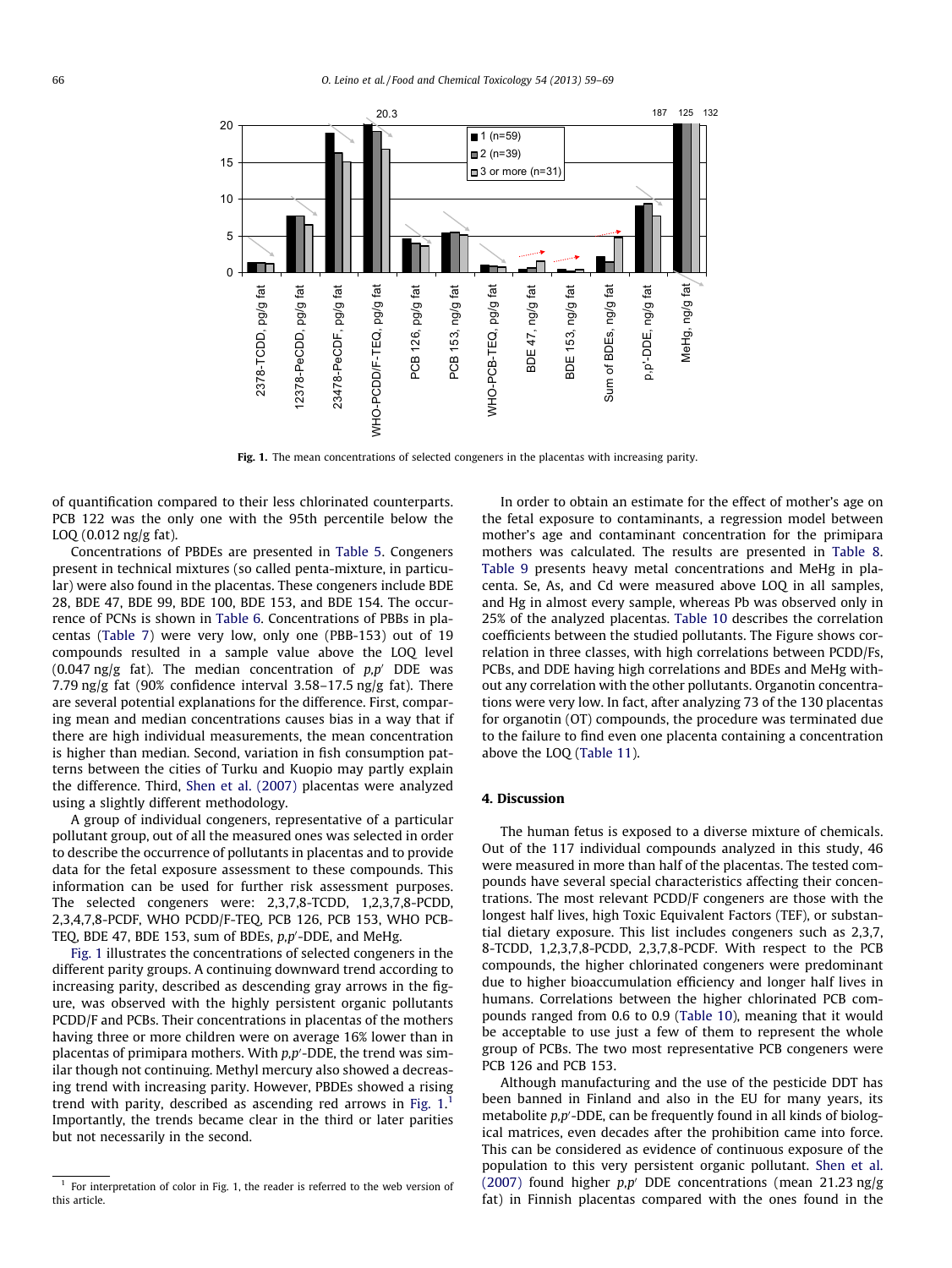<span id="page-8-0"></span>

|  | Median concentrations (ng/g placental fresh mass) of metals with 90% confidence interval. |
|--|-------------------------------------------------------------------------------------------|

| Metals   | Limit of detection | Number of samples > LOQ | 5th     | 50th | 95th |
|----------|--------------------|-------------------------|---------|------|------|
| Selenium |                    | 130                     | 180     | 212  | 260  |
| Arsenic  | 0.3                | 130                     | 4.40    | 5.68 | 10.0 |
| Cadmium  | 0.3                | 130                     | 1.86    | 3.70 | 7.13 |
| Mercury  | 0.4                | 128                     | 0.76    | 2.31 | 5.69 |
| Lead     | 9                  | 33                      | 9.20    | 13.1 | 56.9 |
| MeHg     | 60                 | 108                     | $<$ LOO | 130  | 414  |

LOQ = Limit of quantification.

# Table 10

Spearman correlations coefficients of selected pollutants in placentas of the BENERIS study population BENERIS placentas, and average Spearman correlation coefficients between the pollutants. Dark gray background color represents high correlation (>0.70), light gray color medium correlation (0.50 < x < 0.70), and white color low correlation (<0.50).

|                          | 2378-       | 12378- | 23478- | WHO-PCDD/F- |               |               | WHO-PCR- |         |               | Sum of      | $p, p'$ -  |         |
|--------------------------|-------------|--------|--------|-------------|---------------|---------------|----------|---------|---------------|-------------|------------|---------|
| Congener                 | <b>TCDD</b> | PeCDD  | PeCDF  | TEQ         | <b>PCB126</b> | <b>PCB153</b> | TEQ      | BDE47   | <b>BDE153</b> | <b>BDEs</b> | <b>DDE</b> | MeHq    |
| 2378-TCDD                |             | 0.85   | 0.87   | 0.91        | 0.66          | 0.72          | 0.75     | 0.09    | 0.08          | 0.09        | 0.56       | 0.08    |
| 12378-PeCDD              |             |        | 0.87   | 0.96        | 0.67          | 0.81          | 0.8      | 0.03    | 0.05          | 0.02        | 0.65       | 0.07    |
| 23478-PeCDF              |             |        |        | 0.97        | 0.68          | 0.8           | 0.79     | $-0.03$ | 0.06          | 0.01        | 0.61       | 0.23    |
| WHO-PCDD/F-TEQ           |             |        |        |             | 0.7           | 0.83          | 0.82     | 0       | 0.07          | 0.03        | 0.65       | 0.15    |
| <b>PCB 126</b>           |             |        |        |             |               | 0.71          | 0.94     | 0.04    | $-0.01$       | 0.01        | 0.63       | 0.32    |
| <b>PCB 153</b>           |             |        |        |             |               |               | 0.88     | 0.03    | $-0.02$       | $-0.02$     | 0.75       | 0.15    |
| WHO- <sub>PCR</sub> -TEQ |             |        |        |             |               |               |          | 0.04    | $-0.01$       | 0           | 0.72       | 0.28    |
| <b>BDE 47</b>            |             |        |        |             |               |               |          |         | 0.48          | 0.83        | 0          | $-0.05$ |
| <b>BDE 153</b>           |             |        |        |             |               |               |          |         |               | 0.87        | $-0.01$    | $-0.13$ |
| Sum of BDEs              |             |        |        |             |               |               |          |         |               |             | $-0.03$    | $-0.1$  |
| p,p'-DDE                 |             |        |        |             |               |               |          |         |               |             |            | 0.19    |
| MeHa                     |             |        |        |             |               |               |          |         |               |             |            |         |

#### Table 11

Limits of quantification (LOQ), number of placentas with concentrations >LOQ, compound specific OT concentrations with 5th, 50th, and 95th percentiles, and sum concentrations of OTs.

| Organotins             | LOO | Number > LOO | 5th                                                                           | 50th    | 95th                |
|------------------------|-----|--------------|-------------------------------------------------------------------------------|---------|---------------------|
| MBT, ng/g fat          | 37  | 2            | <loo< td=""><td><math>&lt;</math>LOO</td><td><loo< td=""></loo<></td></loo<>  | $<$ LOO | <loo< td=""></loo<> |
| DBT, $ng/g$ fat        | 22  | 1            | $<$ LOO                                                                       | $<$ LOO | $<$ LOO             |
| TBT, $ng/g$ fat        | 15  | 1            | $<$ LOO                                                                       | $<$ LOO | $<$ LOO             |
| MPhT, $ng/g$ fat       | 30  | $\Omega$     | $<$ LOO                                                                       | $<$ LOO | $<$ LOO             |
| DPhT, $ng/g$ fat       | 15  | $\Omega$     | <loo< td=""><td><math>&lt;</math>LOO</td><td><math>&lt;</math>LOO</td></loo<> | $<$ LOO | $<$ LOO             |
| TPhT, $ng/g$ fat       | 7.5 | $\Omega$     | $<$ LOO                                                                       | $<$ LOO | $<$ LOO             |
| DOT, $ng/g$ fat        | 82  | 3            | <loo< td=""><td><math>&lt;</math>LOO</td><td><math>&lt;</math>LOO</td></loo<> | $<$ LOO | $<$ LOO             |
| Sum of 7 OTs, ng/g fat |     | 6            | $<$ LOO                                                                       | $<$ LOO | 280                 |
|                        |     |              |                                                                               |         |                     |

study (median 7.79 ng/g fat). Conversely, some of the other compounds, such as PBB, exhibited very low concentrations. Manufacturing and use of PCNs and PBBs has been halted/banned for at least two decades in many countries, and this was seen in the low occurrence of PCN [\(Table 6](#page-4-0)) and PBBs ([Table 7\)](#page-5-0) in placenta further suggesting that fetal exposure to these compounds is not significant. Similarly, organotin concentrations were very low.

PBDEs deviate from the rest of the measured groups. This can be seen in Table 10 where correlations of marker pollutant concentrations are presented. This further suggests that the exposure source of PBDEs is different from the other pollutants, almost certainly not fish, perhaps not even food at all, which is the main source of the other pollutants ([EVIRA, 2009\)](#page-9-0). The correlation of MeHg between the other POPs was also weak which can be explained by two facts. First, MeHg has a shorter half life compared to PCDD/F and PCBs. Second, these pollutants are present in different fish species. MeHg is predominantly found in large lean predator fish species (in Finland pike, pike-perch, perch) whereas fatty fish, such as salmon and herring, contain the highest concentrations of PCDD/Fs.

[Iyengar and Rapp \(2001\), Al-Saleh et al. \(2010\) and Gundacker](#page-9-0) [et al. \(2010\)](#page-9-0) have reviewed the concentrations of several heavy metals in placenta, including As, Cd, Hg, and Pb. The cadmium, mercury, and lead concentrations measured in the present study were at the low end of the scale compared to the studies reviewed by [Iyengar and Rapp \(2001\) and Gundacker et al. \(2010\)](#page-9-0). The heavy metal and metalloid concentrations in the present study were comparable to those values described in thee study of [Ward](#page-10-0) [et al. \(1987\),](#page-10-0) with the exception of the arsenic concentration which was approximately one order of magnitude lower than in the present study. The lower arsenic concentration may be explained by the generally lower content of arsenic in seafood collected from brackish waters such as the Baltic Sea [\(Larsen and Francesconi,](#page-10-0) [2003](#page-10-0)). These findings suggest that heavy metals or metalloids are not of greatest concern in Finland. [Leung et al. \(2010\)](#page-10-0) measured placental PBDE concentrations in women working at an electronic waste recycling site in China. The results can be considered as a high exposure scenario, and concentrations in this study were an order of magnitude lower.

The analysis contains several potential confounding factors. First, exposure to these pollutants might be affected by the parity of the mothers due to lactational elimination of fat soluble contaminants. Second, the age of the mother may have a crucial effect on the exposure of the fetus because almost all of these pollutants have long half lives, and they accumulate in the mother for many years before she becomes pregnant. Third, the source of contaminants has an effect on the exposure.

The most controversial result was obtained with the relationship between PBDEs and parity. It shows that exposure of fetus to PBDEs tended to increase with parity. The standard deviations of PBDEs were wide, indicating skewed distributions. Therefore, PBDEs are different from the other POPs examined in this study. The pollutant groups correlating clearly with mother's age were PCDD/Fs and PCBs, reflecting their long half lives in humans. Age was a rather significant variable for most of the compounds.  $p, p'$ -DDE showed moderate correlation with age whereas the PBDEs together with MeHg showed a poor correlation with primapara mother's age. Ultimately, risks from pollutant toxicity to the fetus are naturally far greater than the risk to the mother.

Fish is the major source for a number of fat soluble contaminants in Finland. Also, exposure to MeHg is known to be predominantly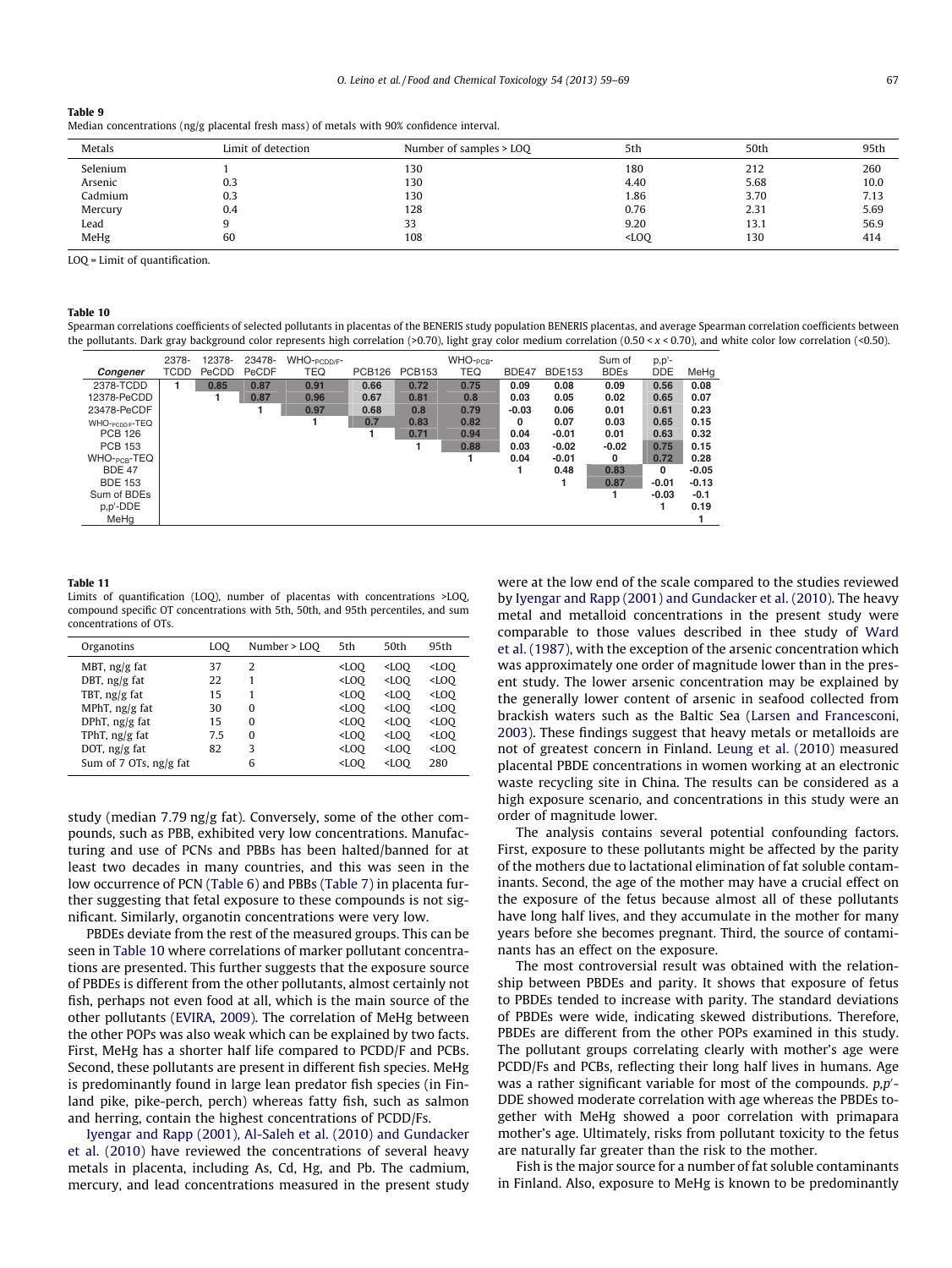<span id="page-9-0"></span>attributable to fish consumption. This fact indicates that further studies should be conducted utilizing maternal fish intake data. Our findings suggest that mothers consuming more fish had higher placental pollutant concentrations than the less fish consuming mothers. This was true for all the other compounds with the exception of PBDEs, which showed no elevated concentrations with increasing fish consumption.

Doucet et al. (2009) found that total PBDEs in fetal liver increased over time, whereas placental levels were generally lower, without any clear trend. This suggests that concentrations in placenta do not necessarily reflect fetal concentrations. There are several other factors which need to be controlled, e.g. low maternal weight gain mobilizes lipid soluble pollutants exposing the fetus to an additional burden, while in contrast, a high maternal weight gain seems to protect the fetus (Alexander and Slay, 2002; Windham and Fenster, 2008).

Placental concentrations measured on one occasion only during the pregnancy cannot be considered as completely relevant predictors for evaluating fetal exposure to environmental pollutants. There are several reasons for this statement. First, the placenta itself possesses metabolic potential, and thus fetal exposure and toxicity can be modified on many occasions during the course of pregnancy by placental biotransformation of toxicants. Second, not only the fetus but also the placenta is a target organ for toxicity, which makes analyzing the mother–placenta–fetus complex even more difficult. Furthermore, during the whole pregnancy significant alterations take place in many physiological factors between the mother, placenta and fetus that affect the toxicokinetic behavior of toxicants between these three compartments. Finally, environmental pollutants have biological half-lives that are, to some extent, typical for each compound groups but there are notable congener-specific variations, especially in the PCDD/Fs. This also makes estimation of the fetal body burden a very challenging task. MeHg for instance has a much shorter biological half-life compared to that of PCDD/Fs, PCBs or p,p'-DDE. Despite these uncertainties, we do not have any reason to assume that fetal exposure to the detected contaminants would not last the whole pregnancy. [Woodruff et al. \(2011\)](#page-10-0) analyzed pollutants similar to those in the present study in pregnant women and found that generally levels were similar to or lower than levels in nonpregnant women.

#### 5. Conclusions

The association found between placental concentrations of the analyzed pollutants revealed that there are differences in how pollutants from various compound groups are transferred to or remain in the placenta.

The data indicated that fetal exposure to the persistent organic pollutants PCDD/Fs, PCBs, p,p'-DDE, and MeHg was dependent on at least two key variables (1) Parity: primaparas being at highest risk, and (2) Maternal age (higher risk with higher maternal age). Further, the results indicated that the exposure sources for humans are similar for PCDD/Fs, PCBs,  $p, p'$ -DDE, and MeHg but differ from the sources of the brominated flame retardants, PBDEs.

#### Conflict of Interest

The authors declare that there are no conflicts of interest.

## Acknowledgments

Research for this article was funded by the Academy of Finland under Grant No. 111775 and 126581, and the work has been a part of the BENERIS project funded by the EU (Contract No. Food-CT-2006-022936). The placenta samples were provided by LUKAS-1

and LUKAS-2 studies. Expressions of gratitude are extended to the Technical University of Denmark for conducting the heavy metal and methyl mercury analyses. Finally, we would like to thank pediatrician Leea Keski-Nisula and Riikka Airaksinen for valuable insights. The views expressed in this article are solely those of the authors.

# References

- Alexander, G.R., Slay, M., 2002. Prematurity at birth: trends, racial disparities, and epidemiology. Ment. Retard. Dev. Disabil. Res. Rev. 8, 215–220.
- Al-Saleh, I., Shinwari, N., Mashhour, A., Mohamed, GE., Rabah, A., 2010. Heavy metals (lead, cadmium and mercury) in maternal, cord blood and placenta of healthy women. Int. J. Hyg. Environ. Health (Epub ahead of print).
- Aoki, Y., 2001. Polychlorinated biphenyls, polychlorinated dibenzo-p-dioxins, and polychlorinated dibenzofurans as endocrine disrupters - what we have learned from Yusho disease. National Institute for Environmental Studies, 16-2 Onogawa, Tsukuba, 305-8506, Japan.
- Bignert, A., Olsson, M., Persson, W., Jensen, S., Zakrisson, S., Litzén, K., Eriksson, U., Häggberg, L., Alsberg, T., 1998. Temporal trends of organochlorines in Northern Europe, 1967–1995. Relation to global fractionation, leakage from sediments and international measures. Environ. Pollut. 99 (2), 177–198.
- Björnberg, K.A., Vahter, M., Gravé, K.P., Berglund, M., 2005. Methylmercury exposure in Swedish women with high fish consumption. Sci. Total Environ. 341, 45–52.
- Boersma, E.R., Lanting, C.I., 2000. Environmental exposure to polychlorinated biphenyls (PCBs) and dioxins. Consequences for longterm neurological and cognitive development of the child lactation. Adv. Exp. Med. Biol. 478, 271–287.
- Bowerman, W.W., Giesy, J.P., Best, D.A., Kramer, V.J., 1995. A review of factors affecting productivity of bald eagles in the Great Lakes region: implications for recovery. Environ. Health Perspect. 103 (Suppl. 4), 51–59.
- Brack, W., Kinda, T., Schraderb, S., Möderb, M., Schüürmanna, G., 2003. Polychlorinated naphthalenes in sediments from the industrial region of Bitterfeld. Environ. Pollut. 121 (1), 81–85.
- Chen, Y.C., Guo, Y.L., Hsu, C.C., Rogan, W.J., 1992. Cognitive development of Yu-Cheng (''oil disease'') children prenatally exposed to heat-degraded PCBs. JAMA 268, 3213–3218.
- Codru, N., Schymura, M.J., Negoita, S., 2007. Diabetes in relation to serum levels of polychlorinated biphenyls and chlorinated pesticides in adult Native Americans. Environ. Health Perspect. 115, 1442–1447.
- Crinnion, W., 2009. Chlorinated pesticides: threats to health and importance of detection. Altern. Med. Rev. 14 (4).
- Darnerud, P.A., 2003. Toxic effects of brominated flame retardants in man and in wildlife. Environ. Int. 29, 841–853.
- De Wit, C.A., 2002. An overview of brominated flame retardants in the environment. Chemosphere 46, 583–624.
- Doucet, J., Tague, B., Arnold, D.L., Cooke, G.M., Hayward, S., Goodyer, C.G., 2009. Persistent organic pollutant residues in human fetal liver, placenta from Greater Montreal, Quebec: a longitudinal study from 1998 through 2006. Environ. Health Perspect. 117 (4), 605–610.
- European Commission, 2003. Directive 2003/11/EC of The European Parliament and of The Council of 6 February 2003. Amending for the 24th time Council Directive 76/769/EEC relating to restrictions on the marketing and use of certain dangerous substances and preparations.
- EVIRA, 2009. Elintarvikkeiden ja talousveden kemialliset vaarat. In Finnish, abstract in English. Eviran julkaisuja 13/2009.
- Flinn, F.B., Jarvik, N.E., 1936. Action of certain chlorinated naphthalenes on the liver. Proc. Soc. Exp. Biol. Med. 35, 118.
- Fromme, H., Mattulatb, A., Lahrzc, T., Rüdend, H., 2005. Occurrence of organotin compounds in house dust in Berlin (Germany). Chemosphere 58 (10), 1377– 1383.
- Giaginis, C., Zira, A., Theocharis, S., Tsantili-Kakoulidou, A., 2009. Application of quantitative structure–activity relationships for modeling drug and chemical transport across the human placenta barrier: a multivariate data analysis approach. J. Appl. Toxicol. 29 (8), 724–733.
- Gundacker, C., Fröhlich, S., Graf-Rohrmeister, K., Eibenberger, B., Jessenig, V., Gicic, D., Prinz, S., Wittmann, K.J., Zeisler, H., Vallant, B., Pollak, A., Husslein, P., 2010. Perinatal lead and mercury exposure in Austria. Sci. Total Environ. 408 (23), 5744–5749.
- Hayes, A.W., 2007. Principles and Methods of Toxicology. CRC Press, Philadelphia (pp. 858–861).
- IARC, 2007. World Health Organization International Agency for Research on Cancer. Agents Reviewed by the IARC Monographs: vols. 196 (Alphabetical order).
- Iyengar, G.V., Rapp, A., 2001. Human placenta as a 'dual' biomarker for monitoring fetal and maternal environment with special reference to potentially toxic trace elements. Part 3: toxic trace elements in placenta and placenta as a biomarker for these elements. Sci. Total Environ. 280, 221–238.
- Jacobson, J.L., Jacobson, S.W., 1996. Intellectual impairment in children exposed to polychlorinated biphenyls in utero. N. Engl. J. Med. 335, 783–789.
- Karl, H., Bladt, A., Rottler, H., Ludwigs, R., Mathar, W., 2010. Temporal trends of PCDD, PCDF and PCB levels in muscle meat of herring from different fishing grounds of the Baltic Sea and actual data of different fish species from the Western Baltic Sea. Chemosphere 78 (2), 106–112 (Epub 2009 Nov 8).